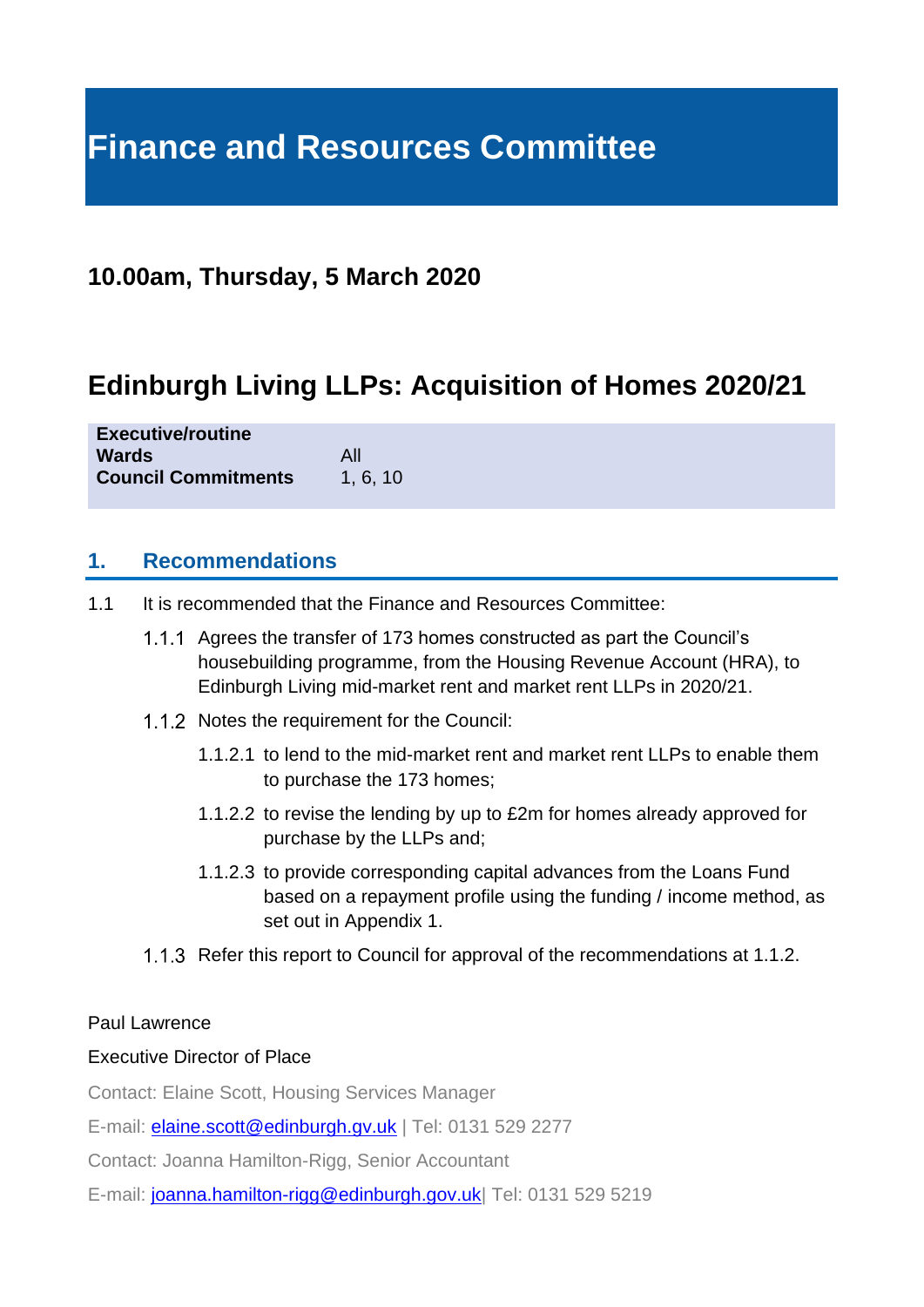**Report**

# **Edinburgh Living LLPs: Acquisition of Homes 2020/21**

#### **2. Executive Summary**

- 3.1 In February 2018, the City of Edinburgh Council agreed to establish two Limited Liability Partnerships (LLPs) with Scottish Futures Trust (SFT) to deliver 1,500 homes for market and mid-market rent to be let to households on low to moderate incomes.
- 3.2 Each year, the Finance and Resources Committee is asked to approve the transfer of mid market and market homes currently being constructed through the Council's housebuilding programme to Edinburgh Living. Homes are purchased by Edinburgh Living on completion at a price based on total development costs; including design and construction cost, project management costs, land value and related short-term funding costs, leaving the HRA in a cost neutral position.
- 3.3 Committee has already approved the transfer of 327 homes to Edinburgh Living with 150 homes now in the ownership of Edinburgh Living. The remaining 177 homes approved for transfer will be purchased by Edinburgh Living by April 2021.
- 3.4 This report seeks approval to transfer a further 173 homes to Edinburgh Living with Committee asked to note the lending and capital advances required for Edinburgh Living to complete the purchase.
- 3.5 Committee is also asked to note the requirement for an increase in the level of lending and capital advances in relation to the previous approved transfers, following an annual reconciliation of the lending approvals which were based on estimated figures. This will ensure that all costs associated with the delivery of these homes are covered by the LLP.

### **3. Background**

- 4.1 Edinburgh Living was formed as a housing delivery partnership between the City of Edinburgh Council and SFT in March 2018, following the inclusion of a funding package for the initiative as part of the Edinburgh and South East Scotland City Region Deal (City Region Deal).
- 4.2 The City Region Deal included Scottish Government consent for the City of Edinburgh Council to on-lend up to £248 million to two Limited Liability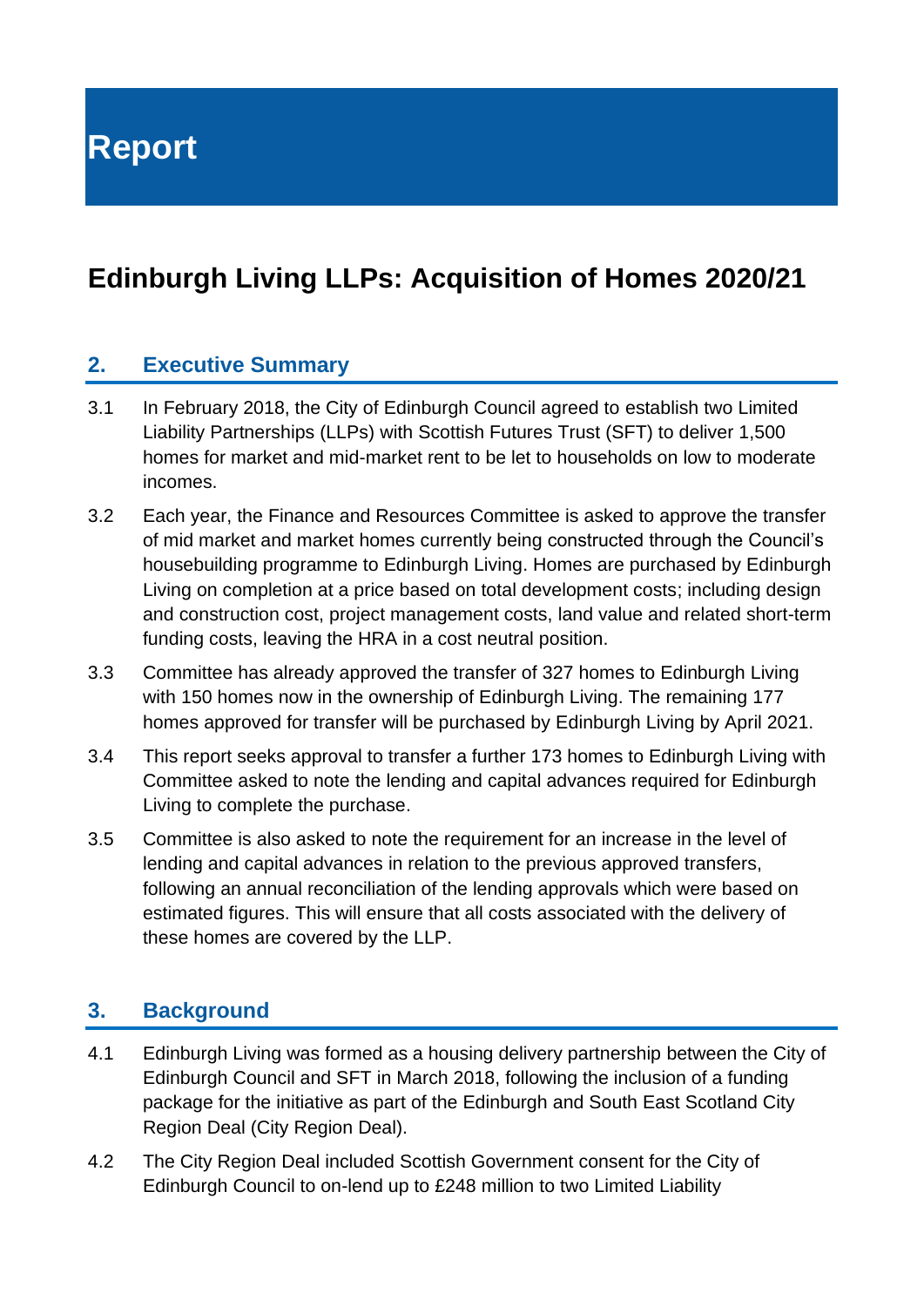Partnerships, one for mid-market rent and one for market rent, for the purpose of delivering a minimum of 1,500 homes. The LLPs are jointly known as Edinburgh Living.

- 4.3 In 2018, the Housing and Economy Committee agreed, in principle, that homes developed by the Council within mixed tenure developments for market rent and mid-market rent could be transferred to the Edinburgh Living on completion, subject to agreement by the Finance and Resources Committee.
- 4.4 The report was referred to the City of Edinburgh Council on 01 February 2018 to agree the governance of Edinburgh Living and confirm the appointment of elected members and an Executive Director to represent the Council on the LLPs' Corporate Body, alongside a Director from SFT.
- 4.5 In [June 2018](https://democracy.edinburgh.gov.uk/CeListDocuments.aspx?CommitteeId=140&MeetingId=2306&DF=12%2f06%2f2018&Ver=2) and [December 2018](https://democracy.edinburgh.gov.uk/CeListDocuments.aspx?CommitteeId=140&MeetingId=2310&DF=04%2f12%2f2018&Ver=2) the Finance and Resources Committee agreed that a total of 327 homes constructed as part of the Council's mixed tenure housebuilding programme would be transferred on completion to the Edinburgh Living mid-market rent LLP.
- 4.6 These reports were referred to Council to agree a facility allowing the Council to lend money to Edinburgh Living to purchase the homes.

## **4. Main report**

- 4.1 It was agreed as part of the Edinburgh Living governance structure that on an annual basis, the Finance and Resources Committee would approve the transfer of mid-market rent and market rent homes being constructed by the Council from the HRA to Edinburgh Living. Background on the financial arrangements for the transfer of homes is set out in Appendix 1.
- 4.2 Following approvals from this Committee in 2018 to transfer 327 homes, Edinburgh Living has to date purchased a total of 150 new homes constructed by the Council city-wide. The remaining 177 homes included in these approvals are on site and are due to complete by April 2021.
- 4.3 The purpose of this report is to seek Committee approval to continue the growth of Edinburgh Living by approving the transfer from the HRA of the next tranche of midmarket rent homes, currently under construction, and the first market rent homes scheduled for completion in 2020/21. The homes will be transferred on completion and let to tenants on low to moderate incomes.
- 4.4 The Council currently has 830 homes under construction as part of the mixed tenure council house building programme. In total, 173 of the homes to be delivered by the programme in 2020/21 have been earmarked for transfer to Edinburgh Living. These are detailed within Appendix 1. The homes will be delivered on two sites across the city at Craigmillar Town Centre and Pennywell Town Centre (Phase 2). The homes are located within mixed tenure developments which include housing for social rent which will be held on the HRA and managed by the Council.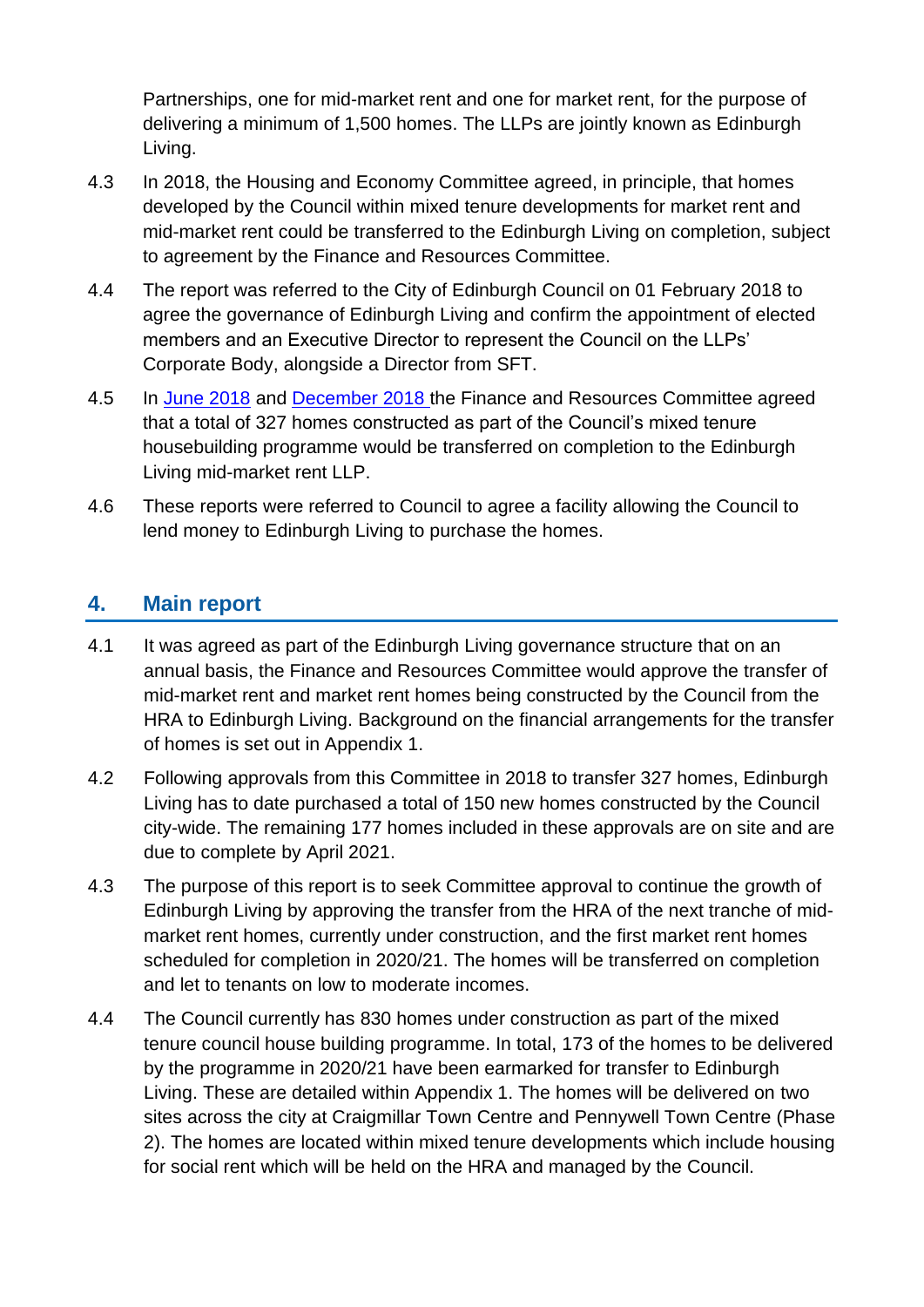- 4.5 The 133 new homes at the Craigmillar Town Centre development are part of a mixed tenure regeneration which consists of a mix of social rent, market rent and mid-market rent homes. Edinburgh Living will purchase the homes as they complete, from Spring 2020 onwards.
- 4.6 There is an established market and high demand for mid-market rent homes in Craigmillar. The Edinburgh Living market rent homes are also expected to be attractive to the market. The precise number of market rent homes purchased over the next year at Craigmillar will be determined following formal marketing and advertising. The 133 new homes will be split between the mid-market rent LLP and market rent LLP based on demand but will include 69 homes for mid-market rent, at a minimum.
- 4.7 Once transferred, the homes will be owned by Edinburgh Living and let and managed by the appointed lettings, management and maintenance service provider, Lowther Homes.

#### **Update on lending previously approved**

- 4.8 Following the first full year of operation officers have carried out financial due diligence which includes tracking the actual lending against the approvals previously given by Council. This reconciliation has highlighted that there is a need for supplementary approval of up to £2m to cover the latest estimate of costs for the 327 homes already approved, of which 177 are still be purchased.
- 4.9 This is due to the original estimated lending requirements not taking into account the total development costs incurred by the HRA and the legal fees incurred by the LLPs as part of the transfer of homes.
- 4.10 Members are asked to note that all costs are met by the LLPs and there is no financial impact to the HRA or the General Fund as a result of the additional lending associated with the previous approvals.

# **5. Next Steps**

- 5.1 Following this Committee's agreement, submit this report to the City of Edinburgh Council on 12 March 2020 for approval of the lending and capital advances required to fund the purchases.
- 5.2 Prepare a report for the Finance and Resources Committee in relation to transfer of homes due to complete in 2021/22, with the inclusion of a financial reconciliation of the on-lending which has taken place in previous years.

#### **6. Financial impact**

7.1 The total lending required for the additional 173 homes is £22.547m, based on the current estimated figures. Modelling demonstrates that the viability test will be passed. As outlined in paragraph 4.6, the mix between market rent and mid-market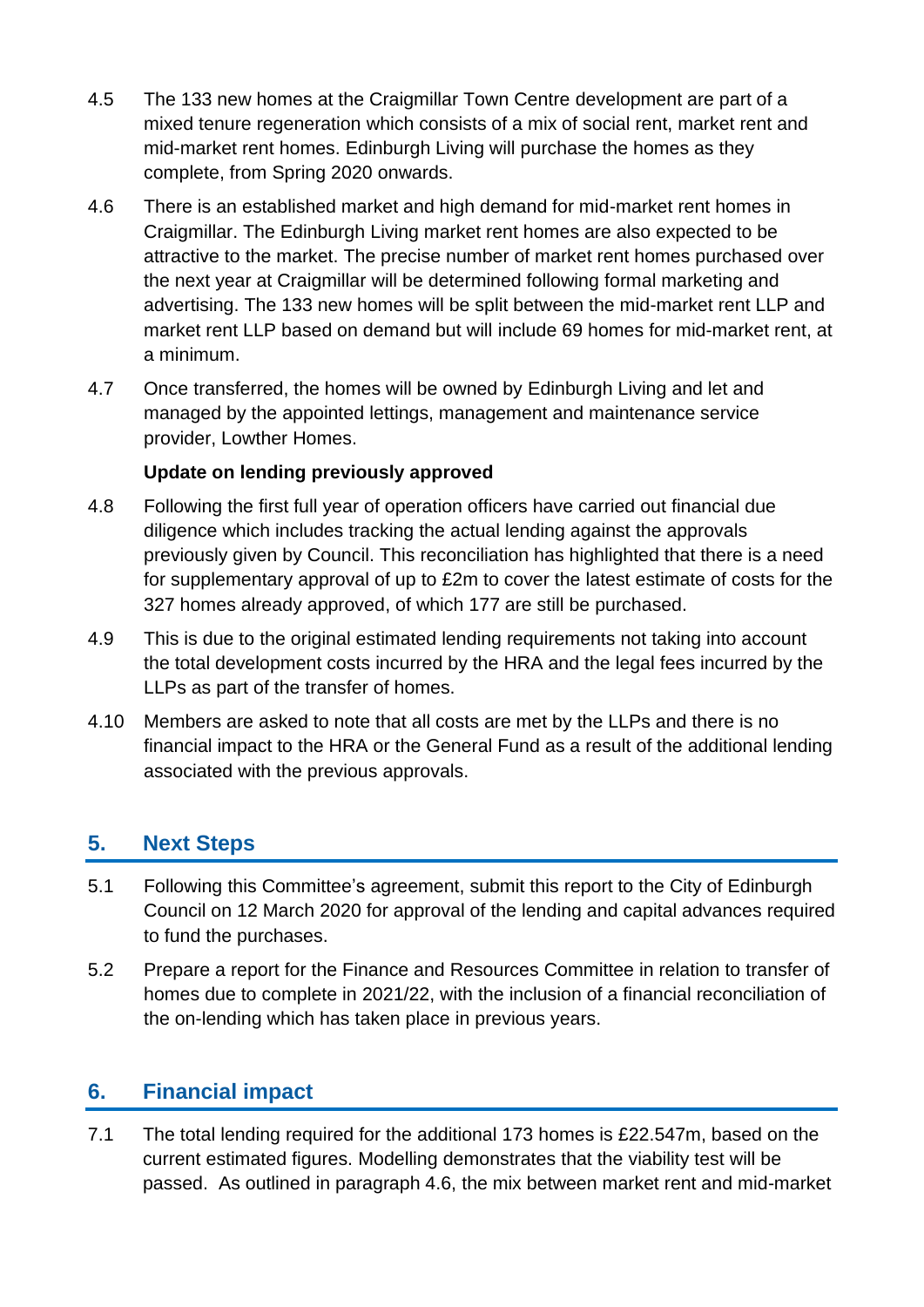rent homes at Craigmillar Town Centre may be revised according to demand with the figures in appendix 2 based on current tenure mix assumptions.

- 7.2 As noted at 4.8 above, a reconciliation has shown that the total costs for acquisitions already approved by Council may exceed the sums previously approved. The additional lending is forecast to be between £1.5m and £2m. Modelling based on the latest figures confirms that the viability tests will be passed for the 177 already approved for transfer. As with all Edinburgh Living acquisitions, the purchases will be subject to a final viability test run on the day of purchase.
- 7.3 In previous years, members have been asked to approve lending to the LLPs by reference to a specific amount of borrowing for each development. At the time of preparing the report, all costs are estimates, and these are subject to change. In future, it proposed to ask Council to agree that lending can be made for a specific number of houses as long as it is a) within the consent given by the Scottish Government for on-lending and b) the final viability test is passed on the day of acquisition. The final viability test will ensure that the costs are affordable to the LLPs.
- 7.4 The above approach will allow reporting to include an updated financial reconciliation on an annual basis providing Elected Members with information on actual borrowing amounts and reassurance that overall lending remains within the terms of the Scottish Government consent.
- 7.5 There is no impact to the General Fund as a result of lending to the LLPs. The rental income generated by the homes owned by the LLPs is sufficient to cover loan repayments. As all development cost are covered as part of the acquisition price paid by the LLPs, there is no impact on the HRA as a result of this initiative, it is cost neutral.

# **7. Stakeholder/Community Impact**

- 7.1 Edinburgh Living tenants have expressed satisfaction with the size and quality of the new homes. Further feedback will be sought over the next year as more tenants move into their new homes.
- 7.2 The partnership will continue to support the delivery of new homes on brownfield sites, reducing pressure on Edinburgh's green belt.
- 7.3 New build homes are built to high standards in terms of energy efficiency and sustainability. There will be a strong emphasis on providing homes that are cheap to heat and affordable to manage for tenants.
- 7.4 Community benefits secured through housing contracts can enhance the local environment.
- 7.5 An integrated impact assessment has been carried out for this project. A range of positive impacts have been identified. These include: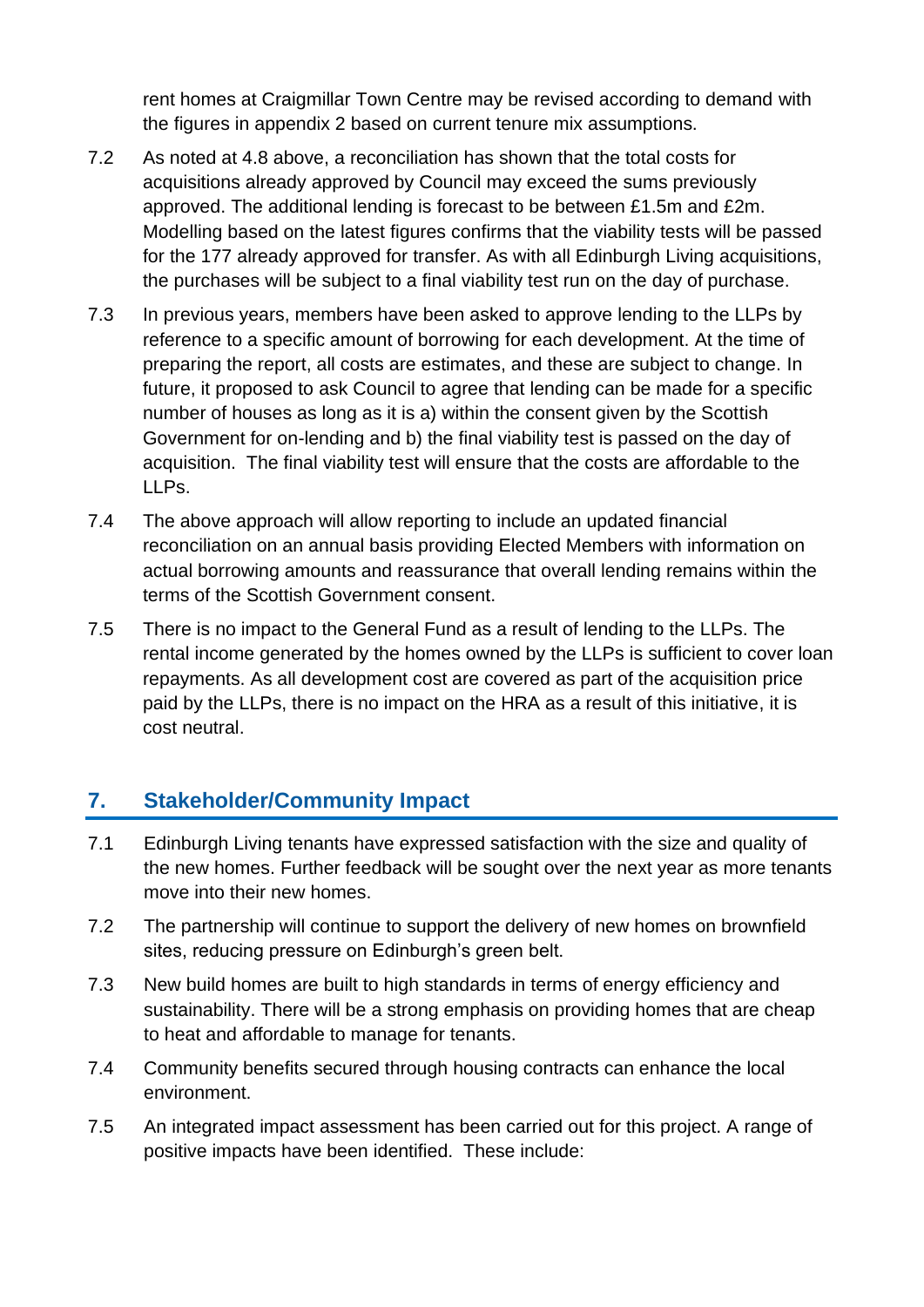- 7.5.1 More accessible homes that are suitable for people who have mobility difficulties;
- 7.5.2 More affordable homes to enable people to have a good standard of living;
- 7.5.3 More people able to access housing which enhances rights in relation to privacy and family life; and
- 7.5.4 Community benefits secured through housing contracts can enhance rights to education and learning through development of links with schools.

# **8. Background reading/external references**

- 8.1 City Deal [New Housing Delivery Partnership Implementation, Housing and](https://democracy.edinburgh.gov.uk/Data/Housing%20and%20Economy%20Committee/20180118/Agenda/item_72_-_city_deal_-_new_housing_delivery_partnership_implementation.pdf)  [Economy Committee, Thursday 18 January 2018](https://democracy.edinburgh.gov.uk/Data/Housing%20and%20Economy%20Committee/20180118/Agenda/item_72_-_city_deal_-_new_housing_delivery_partnership_implementation.pdf)
- 8.2 City Deal [New Housing Delivery Partnership Implementation –](https://democracy.edinburgh.gov.uk/Data/City%20of%20Edinburgh%20Council/20180201/Agenda/$item_84_-_city_deal_-_new_housing_delivery_partnership_implementation_-_referral_from_the_housing_and_economy_comm.xls.pdf) Referral from the [Housing and Economy Committee, City of Edinburgh Council, 01 February 2018](https://democracy.edinburgh.gov.uk/Data/City%20of%20Edinburgh%20Council/20180201/Agenda/$item_84_-_city_deal_-_new_housing_delivery_partnership_implementation_-_referral_from_the_housing_and_economy_comm.xls.pdf)
- 8.3 [City Deal New Housing Delivery Partnership Acquisition of Homes 2018/19,](https://democracy.edinburgh.gov.uk/Data/Finance%20and%20Resources%20Committee/20180612/Agenda/item_714_-_city_deal_new_housing_delivery_partnership_acquisition_of_homes_201819.pdf)  [Finance and resource Committee, Thursday 12 June 2018](https://democracy.edinburgh.gov.uk/Data/Finance%20and%20Resources%20Committee/20180612/Agenda/item_714_-_city_deal_new_housing_delivery_partnership_acquisition_of_homes_201819.pdf)
- 8.4 [Edinburgh Living LLPs: Acquisition of Homes 2019/20, Finance and Resources](https://democracy.edinburgh.gov.uk/Data/Finance%20and%20Resources%20Committee/20181204/Agenda/item_714_-_edinburgh_living_llps_acquisition_of_homes_201920.pdf)  [Committee, Tuesday 04 December 2018](https://democracy.edinburgh.gov.uk/Data/Finance%20and%20Resources%20Committee/20181204/Agenda/item_714_-_edinburgh_living_llps_acquisition_of_homes_201920.pdf)
- 8.5 [Edinburgh Living LLPs: Acquisition of Homes 2019/20 –](https://democracy.edinburgh.gov.uk/Data/City%20of%20Edinburgh%20Council/20190207/Agenda/item_85_-_edinburgh_living_llps_-_acquisition_of_homes_-_referral_from_the_finance_and_resources_committeepdf.pdf) referral from the Finance [and Resources Committee](https://democracy.edinburgh.gov.uk/Data/City%20of%20Edinburgh%20Council/20190207/Agenda/item_85_-_edinburgh_living_llps_-_acquisition_of_homes_-_referral_from_the_finance_and_resources_committeepdf.pdf)
- 8.6 [Edinburgh Living: Management, Maintenance and Letting Services –](http://www.edinburgh.gov.uk/meetings/meeting/4554/finance_and_resources_committee) Award of [Contract Under Delegated Authority, Finance and Resources Committee, Thursday](http://www.edinburgh.gov.uk/meetings/meeting/4554/finance_and_resources_committee)  [11 October 2018](http://www.edinburgh.gov.uk/meetings/meeting/4554/finance_and_resources_committee)

### **9. Appendices**

- 9.1 Appendix 1 List of homes to be transferred on completion
- 9.2 Appendix 2 Financial breakdown
- 9.3 Appendix 3 Financial background on the transfer of homes to Edinburgh Living LLPs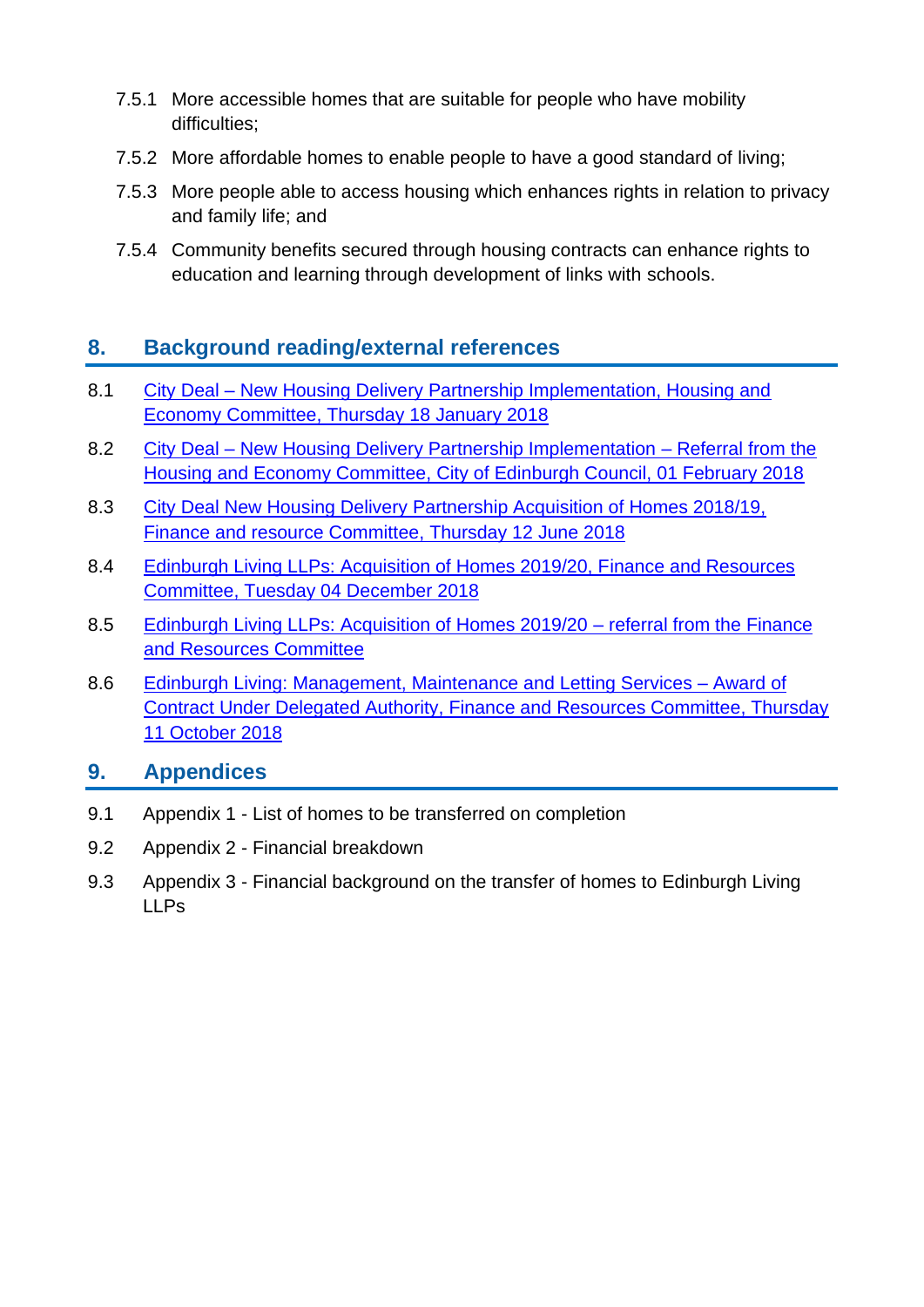#### **Financial background on the transfer of homes to Edinburgh Living LLPs**

#### **LLPs**

The Edinburgh Living LLPs purchase homes with a combination of borrowing received through Council lending and, for the mid-market rent LLP, Scottish Government grant funding. Approval is required from the City of Edinburgh Council to lend funds to the LLPs in order to fund the purchase of these homes. The costs associated with the lending are recharged to the LLPs. The LLPs meet these costs from net rental income generated from letting the properties.

The loans to the LLPs will be a 40-year annuity repayment structure, similar to a mortgage. For the mid-market rent LLP, the rate of interest on the loan is based on the Public Works Loan Board (PWLB) 40-year annuity rate available to the Council on the day each loan is advanced. For the market rent LLP, following advice from the Council's treasury advisers on an appropriate structure to ensure the Council complies with State Aid rules, there will be two separate loans: a senior loan for 90% of the amount and a mezzanine loan for the remaining 10%. As with the mid-market LLP, these will be 40-year annuity loans with rates based on the day the loan is advanced.

A viability test is carried out to ensure that the homes purchased by both the mid-market rent LLP and the market rent LLPs are capable of generating a sustainable income stream that can cover running costs and repayment of principal and interest on the lending provided by the Council's General Fund. A prudent allowance is also required to be earmarked to cover future life-cycle maintenance.

The test is run on the day of purchase for every acquisition made by the LLPs, using the final costs and actual interest rate. Lending will only go ahead if the test is passed. Based on the current estimated costs, rent levels and interest rates and an element of contingency, the viability test requirements for this tranche of acquisitions by both LLPs were met. Appendix 3 sets out the detailed figures.

#### **General Fund**

The LLPs generate sufficient net rental income to repay the Loans Fund capital advances relating to borrowing provided for the acquisition of homes and meet life-cycle maintenance requirements. The LLPs monitor the actual operating position and adapt their business plan on an ongoing basis to ensure that this remains the case. It should be noted, however, that should the LLPs fail to make their loan principal or interest repayments, the Council's General Fund will need to fund the shortfall from elsewhere in its own budget.

Financial risk to the General Fund in the event of LLP default is mitigated by the Council having first ranking security on the homes after repayment of the Scottish Government Grant provided for the mid-market rent LLP.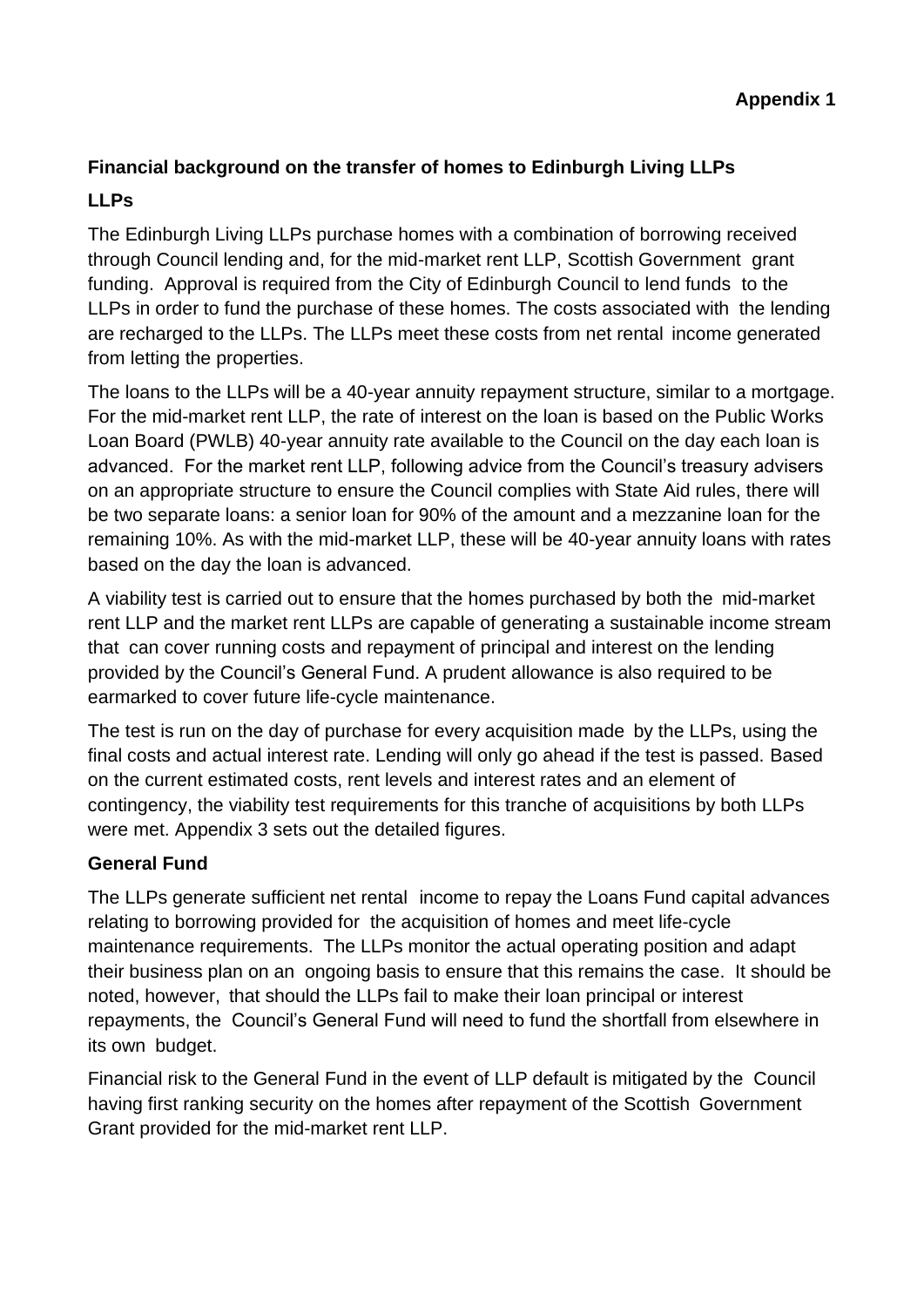#### **Housing Revenue Account**

The financial impact on the HRA is cost neutral as the capital receipt received from the LLPs includes construction costs, land value and short-term funding costs. The capital expenditure associated with funding the construction forms part of the approved Housing Revenue Account Budget Strategy for 2019/20 to 2023/24.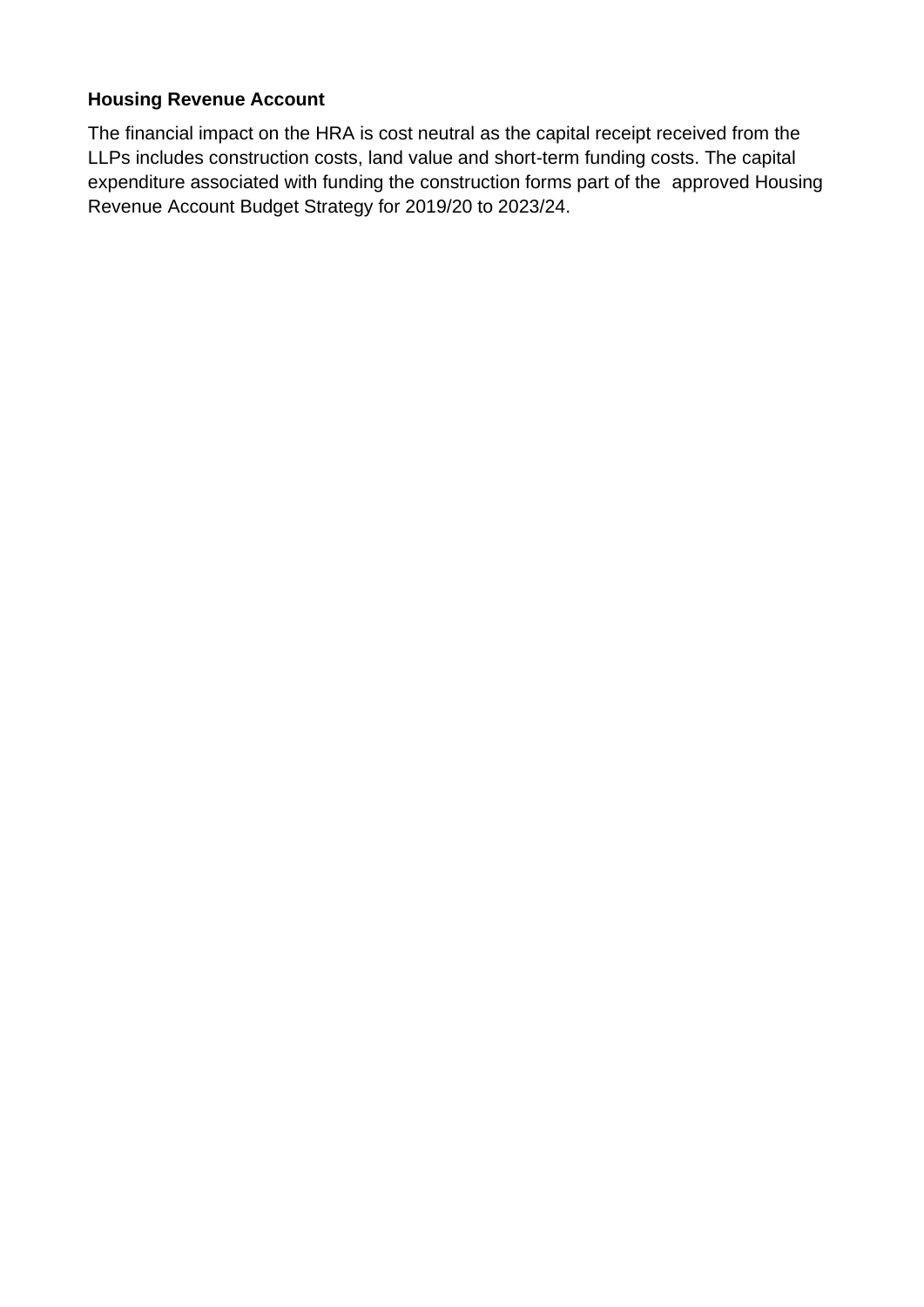#### **Mid-market and market rent homes to be delivered in 2020/21**

| <b>Site</b>                          | Number of homes for<br>mid-market rent | Number of homes for<br>market rent | Total           | Approximate date of first<br>phase handovers |
|--------------------------------------|----------------------------------------|------------------------------------|-----------------|----------------------------------------------|
| <b>Craigmillar Town Centre</b>       | 69                                     | 64                                 | 133             | <b>April 2020</b>                            |
| <b>Pennywell Town Centre Phase 2</b> | 40                                     |                                    | 40              | February 2021                                |
| Total                                | 109                                    | 64                                 | Grand total 173 |                                              |